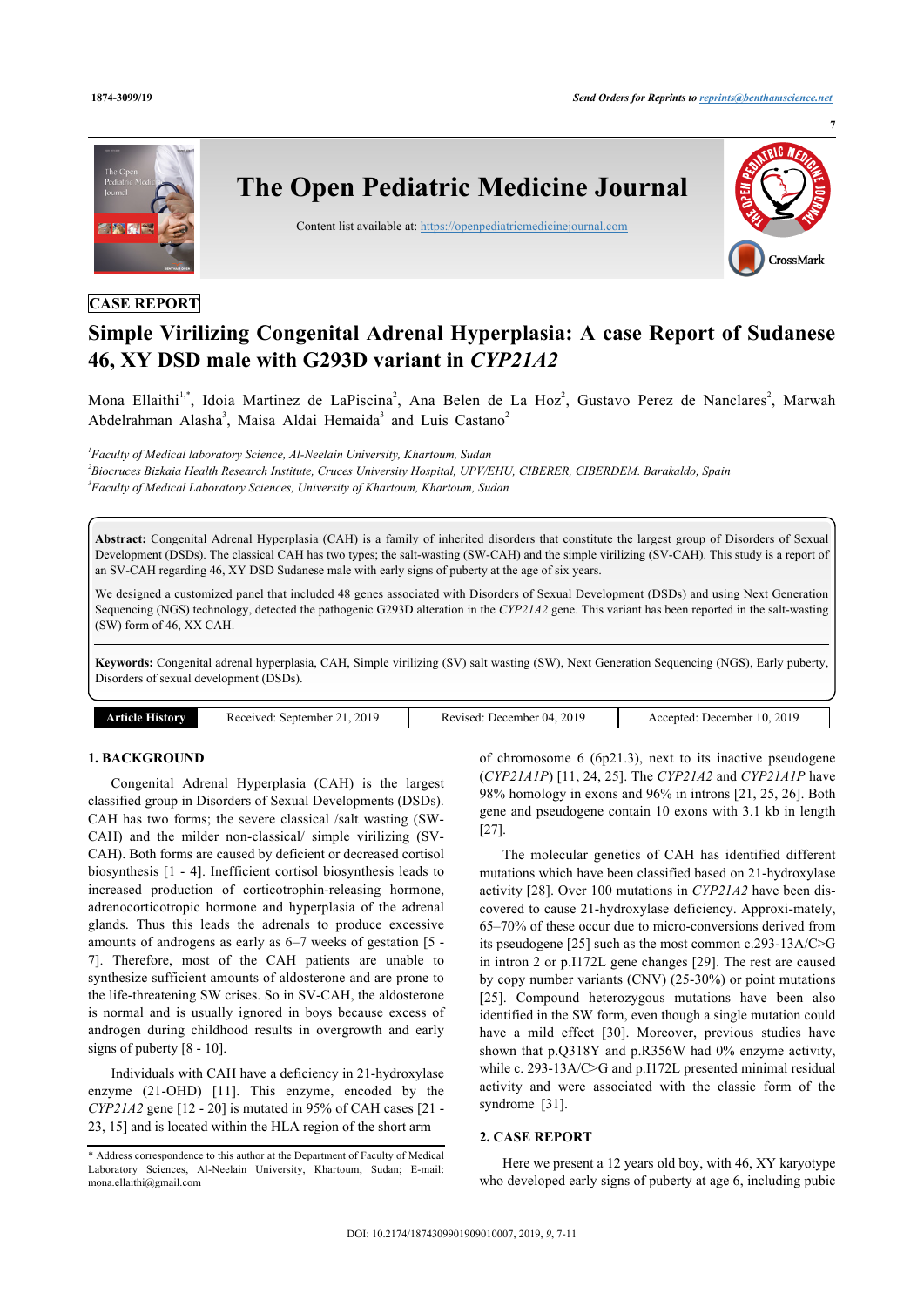hair, Tanner stage II without axillary hair, acne, and dark facial skin. His voice also changed to be more like an adult male voice. Penile length and testicular volume were 7.5 cm and 2 ml, respectively. His testes were not diagnosed with pathological condition. Testosterone level was 2.8 ng/ml and normal level of electrolytes. Accordingly; the boy was diagnosed with SV-CAH and administered hydrocortisone 17 mg (10 mg in the morning and 7 in the evening). At age 8 years old, his bone age was equal to that of 12-13 years old male. Testicular volume was 4 ml, FSH was 7.67mU/ml and LH 1.21 mU/ml. His weight was 37 Kg and was 137 cm tall. Furthermore, there wasn't a family history of this particular condition; however, the patient had a sister who presented with ambiguous genitalia at an early age but died right after that. Their biological parents were not relatives and there was no information of a similar conditions in their extended family.

Genomic DNA was isolated from peripheral blood leukocytes using the automated MagPurix 12S system from Zinexts (Zinexts Life Science Corp., Taiwan) and the MagPurix Blood DNA Extraction Kit 200 (Zinexts Life Science Corp). Genetic alteration causing Disorders of Sexual Development (DSD) was analyzed using a customized gene panel designed with the Ion AmpliSeq Designer software (<https://www.ampliseq.com>) that included all exons and exonintron boundaries of the selected 48 genes (Table **[1](#page-1-0)**). Libraries were prepared according to the manufacturer's instructions and samples were sequenced using the Ion Torrent PGM platform (Thermo Fisher Scientific). Amplicons (9.3%) not appropriately covered (<20x fold) were assessed by Sanger sequencing (Sequences of the primers are available under request).

The sequencing data were analyzed using the Ion Reporter software (Thermo Fisher Scientific). Variants were filtered to

include those with a *p-value* <0.001 and a Minor Allele Frequency (MAF)  $\leq 0.001$  in the annotation settings of the Ion Reporter software (dbSNP, ClinVar and 5000 exomes databases). Moreover, the allele frequency was further checked for each ethnic group in 1000 genomes browser ([http://browser.1000genomes.org/\)](http://browser.1000genomes.org/) and others. Variants were discounted if they were common. Accordingly, there were 12 variants in different genes (Table**2**). The impact of protein functionality of missense alterations was evaluated using *in silico* prediction programs (Table**2**), including SIFT ([http://sift.jcvi.org/\)](http://sift.jcvi.org/), PolyPhen2([http://genetics.bwh.harvard](http://genetics.bwh.harvard.edu/pph2/) [.edu/pph2/](http://genetics.bwh.harvard.edu/pph2/)), PROVEAN [\(http://provean.jcvi.org/index.php](http://provean.jcvi.org/index.php)), Mutation Taster ([http://www.mutationtaster.org/\)](http://www.mutationtaster.org/), SNPs & GO ([https://snps-and-go.biocomp.unibo.it/snps-and-go/\)](https://snps-and-go.biocomp.unibo.it/%20%20%20%20%20%20%20snps-and-go/), and Panther ([http://www.pantherdb.org\)](http://www.pantherdb.org). We identified the path-ogenic homozygous missense mutation c.878G>A (p.G293D) in exon 7 of the *CYP21A2* gene (NM\_000500.7) (Table**2**). Sanger sequencing was then used for confirmation of the mutation.

## **3. DISCUSSION**

Diagnosis of congenital adrenal hyperplasia (CAH) is challenging especially within clinical settings of the developing countries. Here, the patient was diagnosed with SV-CAH, based on his clinical presentation and available laboratory investigations. Genotyping analysis showed that the patient had the G293D variant in homozygosis in *CYP21A2*. The patient's sister might have been another carrier of this point mutation as she was born with ambiguous genitalia. To the best of our knowledge, a single study has detected the G293D protein change in a female with CAH. Tardy *et al*. described a newborn g[irl](#page-4-2) with Prader stage 4 and severe virilization of genitalia [32]. Although biochemical values were not determined, the patient was diagnosed with SW-CAH form.

| Gene              | Name                                                  | Locus    | Gene          | <b>Name</b>                                            | Locus    |
|-------------------|-------------------------------------------------------|----------|---------------|--------------------------------------------------------|----------|
| AMH               | Anti-Mullerian Hormone                                | 19p13.3  | <b>INHA</b>   | Inhibin Alpha Subunit                                  | 2q35     |
| AMHR <sub>2</sub> | Anti-Mullerian Hormone Receptor Type 2                | 12q13.13 | INSL3         | Insulin-Like 3                                         | 19p13.11 |
| AR                | Androgen Receptor                                     | Xq12     | <b>KISS1</b>  | KiSS-1 Metastasis-Suppressor                           | 1q32.1   |
| <b>ATRX</b>       | Mental Retardation, X-Linked                          | Xq21.1   | <b>KISS1R</b> | KISS1 Receptor                                         | 19p13.3  |
| BMP15             | Bone Morphogenetic Protein 15                         | Xp11.22  | RXFP2         | Relaxin/Insulin Like Family Peptide Receptor 2         | 13q13.1  |
| CBX2              | Chromobox 2                                           | 17q25.3  | <b>LHCGR</b>  | Luteinizing Hormone/Choriogonadotropin Receptor        | 2p16.3   |
| <b>CYP11A1</b>    | Cytochrome P450 Family 11 Subfamily A Member          | 15q24.1  | <b>MAMLD1</b> | Mastermind Like Domain Containing 1                    | Xq28     |
| <b>CYP11B1</b>    | Cytochrome P450 Family 11 Subfamily B Member          | 8q24.3   | MAP3KI        | Mitogen-Activated Protein Kinase Kinase Kinase 1       | 5q11.2   |
| CYP17A1           | Cytochrome P450 Family 17 Subfamily A Member          | 10q24.32 | NR0B1         | Nuclear Receptor Subfamily 0 Group B Member 1          | Xp21.2   |
| CYP19A1           | Cytochrome P450 Family 19 Subfamily A Member          | 15q21.2  | ESR1          | Estrogen Receptor 1                                    | 6q25.1   |
| CYP2IA2           | Cytochrome P450 Family 21 Subfamily A Member          | 6p21.33  | ESR2          | Estrogen Receptor 2                                    | 14q23.3  |
| <b>DHH</b>        | Desert Hedgehog                                       | 12q13.12 | NR5A1         | Nuclear Receptor Subfamily 5 Group A Member 1          | 9q33.3   |
| <b>DMRT1</b>      | Doublesex And Mab-3 Related Transcription<br>Factor 1 | 9p24.3   | POR           | Cytochrome P450 Oxidoreductase                         | 7q11.23  |
| DMRT <sub>2</sub> | Doublesex And Mab-3 Related Transcription<br>Factor 2 | 9p24.3   | PSMC3IP       | Proteasome 26S ATPase Subunit 3-Interacting<br>Protein | 17q21.2  |

#### <span id="page-1-0"></span>**Table 1. Included genes in the DSD panel.**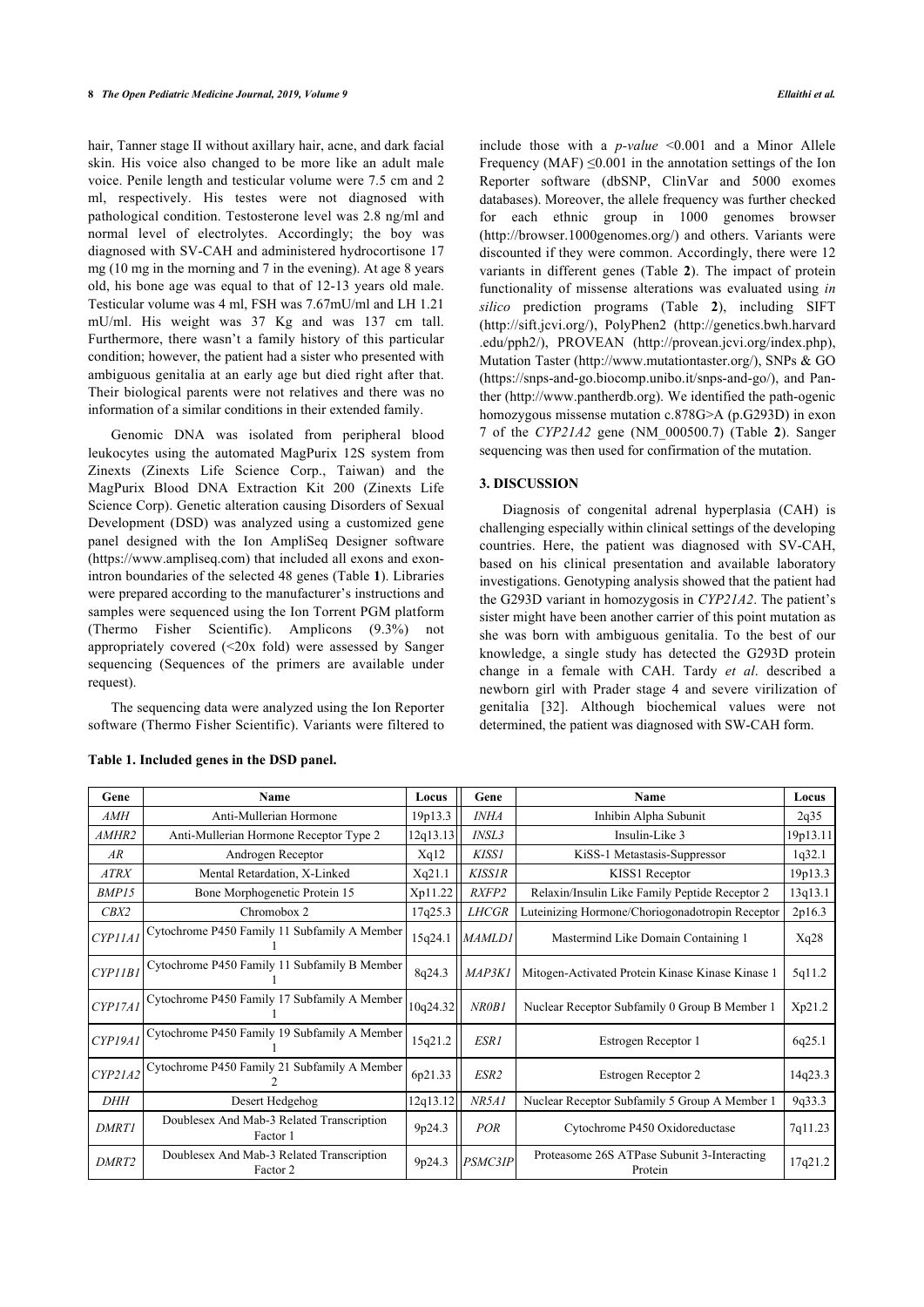*(Table ) contd.....*

| Gene             | Name                                                                            | Locus                                         | Gene          | Name                                                    | Locus   |
|------------------|---------------------------------------------------------------------------------|-----------------------------------------------|---------------|---------------------------------------------------------|---------|
| FGF9             | Fibroblast Growth Factor 9                                                      | 13q12.11                                      | <b>RSPO1</b>  | R-Spondin 1                                             | 1p34.3  |
| FOG <sub>2</sub> | Zinc Finger Protein, FOG Family Member 2                                        |                                               | SOX3          | SRY-Box 3                                               | Xq27.1  |
| FOXL2            | Forkhead Box L2                                                                 | 3q22.3                                        | SOX9          | SRY-Box 9                                               | 17q24.3 |
| FOXO3            | Forkhead Box O3                                                                 | SRD5A2<br>Steroid 5 Alpha-Reductase 2<br>6q21 |               |                                                         | 2p23.1  |
| <b>FSHR</b>      | Follicle Stimulating Hormone Receptor                                           | 2p16.3                                        | <b>SRY</b>    | Sex Determining Region Y                                | Yp11.2  |
| GATA4            | <b>GATA Binding Protein 4</b>                                                   | 8p23.1                                        | <b>STAR</b>   | Steroidogenic Acute Regulatory Protein                  | 8p11.23 |
| HARS2            | Histidyl-TRNA Synthetase 2, Mitochondrial                                       | 5q31.3                                        | <b>TSPYL1</b> | Testis-Specific Y-Encoded-Like Protein                  | 6q22.1  |
| HSD17B3          | Hydroxysteroid 17-Beta Dehydrogenase 3                                          | 9q22.32                                       | WNT4          | Wingless-Type MMTV Integration Site Family,<br>Member 4 | 1p36.12 |
| HSD17B4          | Hydroxysteroid 17-Beta Dehydrogenase 4                                          | 5q23.1                                        | WT1           | Wilms Tumor 1                                           | 11p13   |
| HSD3B2           | Hydroxy-Delta-5-Steroid Dehydrogenase, 3 Beta-<br>And Steroid Delta-Isomerase 2 | 1p12                                          | <b>WWOX</b>   | WW Domain Containing Oxidoreductase                     | 16q23.1 |

<span id="page-2-0"></span>**Table 2. Identified variants in the patient and predicted function according to different software**

| Genes                                                                                                                                                              | Exonl | Transcript  | Variation                                            | dbSNP                  |          |     |     | gnomAD <sup>3</sup> PROVEAN SIFT POLYPHEN | <b>Mutation</b><br>Taster | <b>SNPs</b><br>&<br>GO. | <b>PANTHER</b> |
|--------------------------------------------------------------------------------------------------------------------------------------------------------------------|-------|-------------|------------------------------------------------------|------------------------|----------|-----|-----|-------------------------------------------|---------------------------|-------------------------|----------------|
| <b>KISS1</b>                                                                                                                                                       | 2     | NM 002256.3 | c.58G>A;p.E20K <sup>2</sup>                          | rs12998                | 0.03257  | Del | Dam | Poss dam                                  | DC                        | N                       | Poss dam       |
| MAP3K1                                                                                                                                                             | 3     | NM 005921.1 | c.743G>A;p.R248O <sup>2</sup>                        | rs20157960810.00014991 |          | N   | Dam | Poss dam                                  | DC                        | N                       | Prob dam       |
| MAP3K1                                                                                                                                                             | 14    |             | NM 005921.1 c.2845 2847delACA;p.T942del <sup>2</sup> | rs76977741210.0004191  |          | ND  |     |                                           |                           |                         |                |
| <b>HSD17B4</b>                                                                                                                                                     | 7     | NM 000414.3 | c.420A>T; p.K140N <sup>2</sup>                       | rs28943589             | 0.007370 | Del | Tol | B                                         | P                         | D                       | Poss dam       |
| <b>HSD17B4</b>                                                                                                                                                     | 24    | NM 000414.3 | c.2182A>G;p.M728 $V^2$                               | rs28943594             | 0.01051  | N   | Tol | B                                         | P                         | N                       | Prob dam       |
| CYP2IA2                                                                                                                                                            |       | NM 000500.7 | c.878G>A;p.G293D <sup>1</sup>                        |                        |          | Del | Dam | Prob dam                                  | DC                        | D                       | Prob dam       |
| <b>TSPYL1</b>                                                                                                                                                      |       | NM 003309.3 | c.527 528insGGT;p.V176dup <sup>2</sup>               | rs56100880             | ND       | ND  |     |                                           |                           |                         |                |
| GATA4                                                                                                                                                              | 6     | NM 002052.4 | c.1129A>G;p.S377G <sup>2</sup>                       | rs3729856              | 0.09643  | N   | Tol | B                                         | P                         | D                       | Prob B         |
| GATA4                                                                                                                                                              | 6     | NM 002052.4 | c.1138G>A;p.V380 $M^2$                               | rs114868912            | 0.005689 | N   | Tol | B                                         | P                         | D                       | Prob B         |
| DMRT <sub>2</sub>                                                                                                                                                  | 4     | NM 181872.4 | c.815A>G;p.N272S <sup>2</sup>                        | rs138608089            | 0.001039 | N   | Tol | Poss dam                                  | DC                        |                         | Poss dam       |
| CYP19A1                                                                                                                                                            | 5.    | NM 000103.3 | c.602C>T;p.T201M <sup>2</sup>                        | rs28757184             | 0.02471  | N   | Tol | B                                         | P                         | N                       | Prob B         |
| SOX3                                                                                                                                                               |       | NM 005634.2 | c.307C>A;p.P103T <sup>2</sup>                        | rs201101913            | 0.006186 | N   | Dam | B                                         | DC                        | N                       | Prob B         |
| B, benign; D, disease; Dam, damaging; DC, disease causing; Del, deleterious; N, neutral; ND, not determined; P, polymorphism; Poss, possibly; Prob, probably; Tol, |       |             |                                                      |                        |          |     |     |                                           |                           |                         |                |

tolerated.

Variant found in homozygous state. <sup>2</sup>Variant found in heterozygosis. <sup>3</sup>Allelic frequencies correspond to both Exome and Genome analyses.

It is well-known that the severity of the disease correlates well with the level of enzymatic deficiency and the location of the residue [[33\]](#page-4-3). For example, point mutations that disrupt the binding of heme cofactor cause an SW phenotype, while alterations in hydrophobic residues lead to SV-CAH [\[34](#page-4-4)]. The highly conserved G293 residue, covering the proximal substrate-binding site is responsible for the flexibility of the Ihelix. Therefore, the G293D mutation makes the bending and swiveling of the pocket difficult [[30,](#page-4-0) [33\]](#page-4-3). Certainly, *in vitro* studies revealed that the mutation decreases the residual activityto  $\leq 1\%$  [[32\]](#page-4-2).

The main difference between the SW and SV-CAH forms is the insufficient aldosterone secretion that leads to a fatal drop of electrolytes in the first [\[35](#page-4-5) - [39\]](#page-4-6). The normal electrolyte levels observed in SV-CAH might be explained by the role of testosterone as a down-regulator of aldosterone secretion [[40\]](#page-4-7). Unfortunately, we were not able to measure the aldosterone level because the test is not available in Sudan. Functional studies by Toot *et al* in 2008, concluded that testosterone influences the excretion of Na (sodium) and K (potassium) through an androgen receptor dependent mechanism[[41\]](#page-4-1). Similar findings were later published [[42,](#page-4-8) [43\]](#page-4-9). However, CAH, either SW or SV, displays variable degrees of sodium depletion

which is not always significant [\[44](#page-4-10) - [49\]](#page-4-11). This might depend on the function of the testes. Cabrera *et al* found that patients with SW-CAH had a higher frequency of developing testicular nodules compared to SV-CAH [\[44](#page-4-10)]. Our patient was referred to early puberty signs but no nodules or testicular abnormalities affecting his function were observed. Thus, we can speculate that although the G293D mutation was found first in SW-CAH, his elevated testosterone levels could have played a role in electrolyte balance since gonads were normal.

#### **CONCLUSION**

In this study, the c.878G>A (p.G293D) variant in *CYP21A2*, previously related to CAH-SW, was identified in homozygous state in a patient diagnosed with SV-CAH. We believe that testosterone had balanced electrolytes through one of the androgen biological pathways. Thus, the level of electrolytes is not only affected by the severity of the enzymatic activity, but also by androgen levels in individuals diagnosed with CAH.

# **ETHICS APPROVAL AND CONSENT TO PARTICIPATE**

This patient is part of DSD-Sudan project approved by the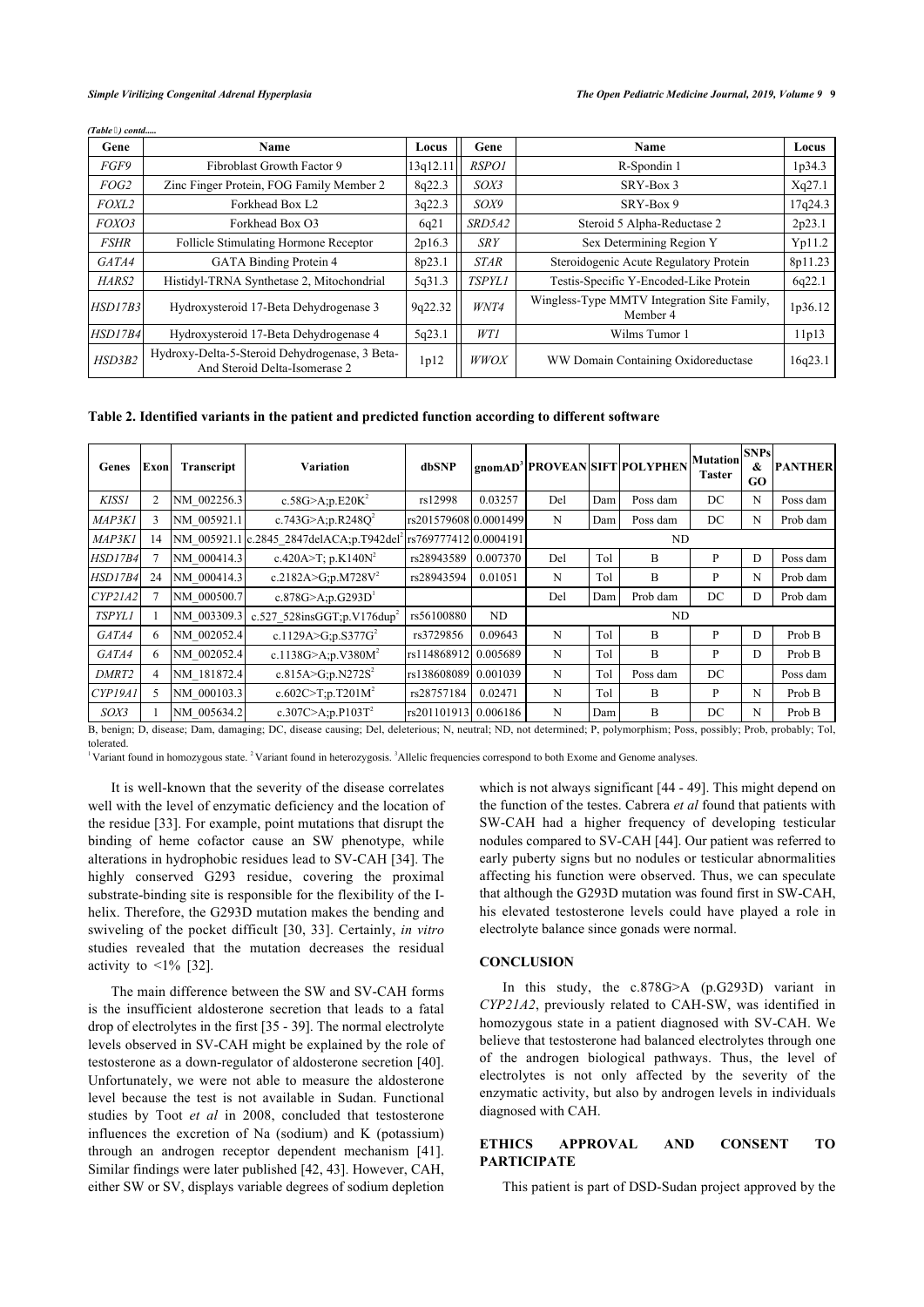<span id="page-3-7"></span>National Research Ethics Committee, National Ministry of Health, Sudan with Ethical Number (No. 93-5-09).

#### **HUMAN AND ANIMAL RIGHTS**

Not applicable.

#### **CONSENT FOR PUBLICATION**

A written informed consent was obtained from the parents when they were enrolled.

## <span id="page-3-11"></span>**FUNDING**

None.

# **CONFLICT OF INTEREST**

The authors declare no conflict of interest, financial or otherwise.

#### **ACKNOWLEDGEMENTS**

Authors would like to thank Dr. Ishraga Al-Hassan from Sudan International University who is an English language professor for revising the language and grammar of the manuscript.

#### <span id="page-3-0"></span>**REFERENCES**

- [1] Partsch CJ, Sippell WG, MacKenzie IZ, Aynsley-Green A. The steroid hormonal milieu of the undisturbed human fetus and mother at 16-20 weeks gestation. J Clin Endocrinol Metab 1991; 73(5): 969-74. [\[http://dx.doi.org/10.1210/jcem-73-5-969\]](http://dx.doi.org/10.1210/jcem-73-5-969) [PMID: [1939534\]](http://www.ncbi.nlm.nih.gov/pubmed/1939534)
- <span id="page-3-8"></span>[2] El-Maouche D, Arlt W, Merke DP. Congenital adrenal hyperplasia. Lancet 2017; 390(10108): 2194-210. [\[http://dx.doi.org/10.1016/S0140-6736\(17\)31431-9](http://dx.doi.org/10.1016/S0140-6736(17)31431-9)] [PMID:
- <span id="page-3-9"></span>[28576284\]](http://www.ncbi.nlm.nih.gov/pubmed/28576284) [3] Witchel SF. Congenital Adrenal Hyperplasia. J Pediatr Adolesc
- Gynecol 2017; 30(5): 520-34. [\[http://dx.doi.org/10.1016/j.jpag.2017.04.001\]](http://dx.doi.org/10.1016/j.jpag.2017.04.001) [PMID: [28450075](http://www.ncbi.nlm.nih.gov/pubmed/28450075)]
- <span id="page-3-1"></span>[4] Nermoen I, Husebye ES, Myhre AG, Løvås K. Classic congenital adrenal hyperplasia. Tidsskr Nor Laegeforen 2017; 137(7): 540-3. [\[http://dx.doi.org/10.4045/tidsskr.16.0376](http://dx.doi.org/10.4045/tidsskr.16.0376)] [PMID: [28383228\]](http://www.ncbi.nlm.nih.gov/pubmed/28383228)
- <span id="page-3-10"></span><span id="page-3-2"></span>[5] Antoniou-Tsigkos A, Zapanti E, Ghizzoni L, George Mastorakos G. Adrenal Androgens. 2019 Jan 5. In: Feingold KR, Anawalt B, Boyce A, *et al*., editors. Endotext [Internet]. South Dartmouth (MA): MDText.com, Inc.; 2000. Available from. [https://www.ncbi.nlm.](https://www.ncbi.nlm.nih.gov/books/NBK278929/) [nih.gov/books/NBK278929/](https://www.ncbi.nlm.nih.gov/books/NBK278929/)
- <span id="page-3-12"></span>[6] Clayton PE, Miller WL, Oberfield SE, Ritzén EM, Sippell WG, Speiser PW. Consensus statement on 21-hydroxylase deficiency from the European Society for Paediatric Endocrinology and the Lawson Wilkins Pediatric Endocrine Society. Horm Res 2002; 58(4): 188-95. [PMID: [12324718](http://www.ncbi.nlm.nih.gov/pubmed/12324718)]
- <span id="page-3-13"></span><span id="page-3-3"></span>[7] New M, Yau M, Lekarev O, *et al.* Congenital Adrenal Hyperplasia. [Updated 2017 Mar 15]. In: Feingold KR, Anawalt B, Boyce A, *et al*., editors. Endotext [Internet]. South Dartmouth (MA): MDText.com, Inc.; 2000-. Available from: . [https://www.ncbi.nlm.nih.gov/books/](https://www.ncbi.nlm.nih.gov/books/NBK278953/) [NBK278953/](https://www.ncbi.nlm.nih.gov/books/NBK278953/)
- <span id="page-3-14"></span><span id="page-3-4"></span>[8] Pescovitz OH, Comite F, Cassorla F, *et al.* True precocious puberty complicating congenital adrenal hyperplasia: Treatment with a luteinizing hormone-releasing hormone analog. J Clin Endocrinol Metab 1984: 58(5): 857-61. [\[http://dx.doi.org/10.1210/jcem-58-5-857\]](http://dx.doi.org/10.1210/jcem-58-5-857) [PMID: [6368580\]](http://www.ncbi.nlm.nih.gov/pubmed/6368580)
- [9] Mönig H, Sippell W. Congenital adrenal hyperplasia in adulthood: do men need to continue treatment? Horm Res 2005; 64(Suppl. 2): 71-3.
- <span id="page-3-15"></span><span id="page-3-5"></span>[PMID: [16286776](http://www.ncbi.nlm.nih.gov/pubmed/16286776)] [10] Atta I, Laghari TM, Khan YN, Lone SW, Ibrahim M, Raza J. Precocious puberty in children. J Coll Physicians Surg Pak 2015; 25(2): 124-8.
- <span id="page-3-17"></span><span id="page-3-16"></span><span id="page-3-6"></span>[PMID: [25703757](http://www.ncbi.nlm.nih.gov/pubmed/25703757)] [11] White PC, New MI, Dupont B. Structure of human steroid 21 hydroxylase genes. Proc Natl Acad Sci USA 1986; 83(14): 5111-5. [\[http://dx.doi.org/10.1073/pnas.83.14.5111](http://dx.doi.org/10.1073/pnas.83.14.5111)] [PMID: [3487786](http://www.ncbi.nlm.nih.gov/pubmed/3487786)]

[12] Cantürk C, Baade U, Salazar R, Storm N, Pörtner R, Höppner W. Sequence analysis of CYP21A1P in a German population to aid in the molecular biological diagnosis of congenital adrenal hyperplasia. Clin  $Chem 2011: 57(3): 511-7$ 

[\[http://dx.doi.org/10.1373/clinchem.2010.156893\]](http://dx.doi.org/10.1373/clinchem.2010.156893) [PMID: [21148302](http://www.ncbi.nlm.nih.gov/pubmed/21148302)] [13] Marumudi E, Sharma A, Kulshreshtha B, Khadgawat R, Khurana ML,

- Ammini AC. Molecular genetic analysis of CYP21A2 gene in patients with congenital adrenal hyperplasia. Indian J Endocrinol Metab 2012; 16(3): 384-8.
	- [\[http://dx.doi.org/10.4103/2230-8210.95679](http://dx.doi.org/10.4103/2230-8210.95679)] [PMID: [22629504\]](http://www.ncbi.nlm.nih.gov/pubmed/22629504)
- [14] Al-Obaidi RG, Al-Musawi BM, Al-Zubaidi MA, Oberkanins C, Németh S, Al-Obaidi YG. Molecular Analysis of *CYP21A2* Gene Mutations among Iraqi Patients with Congenital Adrenal Hyperplasia. Enzyme Res 2016; 20169040616
- [\[http://dx.doi.org/10.1155/2016/9040616\]](http://dx.doi.org/10.1155/2016/9040616) [PMID: [27777794\]](http://www.ncbi.nlm.nih.gov/pubmed/27777794) [15] Bruque CD, Delea M, Fernández CS, *et al.* Structure-based activity
- prediction of CYP21A2 stability variants: A survey of available gene variations. Sci Rep 2016; 6: 39082.
	- [\[http://dx.doi.org/10.1038/srep39082\]](http://dx.doi.org/10.1038/srep39082) [PMID: [27966633](http://www.ncbi.nlm.nih.gov/pubmed/27966633)]
- [16] Zhang B, Lu L, Lu Z. Molecular diagnosis of Chinese patients with 21-hydroxylase deficiency and analysis of genotype-phenotype correlations. J Int Med Res 2017; 45(2): 481-92. [\[http://dx.doi.org/10.1177/0300060516685204](http://dx.doi.org/10.1177/0300060516685204)] [PMID: [28415939](http://www.ncbi.nlm.nih.gov/pubmed/28415939)]
- [17] Concolino P, Rizza R, Costella A, Carrozza C, Zuppi C, Capoluongo E. CYP21A2 intronic variants causing 21-hydroxylase deficiency. Metabolism 2017; 71: 46-51.
- [\[http://dx.doi.org/10.1016/j.metabol.2017.03.003](http://dx.doi.org/10.1016/j.metabol.2017.03.003)] [PMID: [28521877](http://www.ncbi.nlm.nih.gov/pubmed/28521877)] [18] Carmina E, Dewailly D, Escobar-Morreale HF, *et al.* Non-classic
- congenital adrenal hyperplasia due to 21-hydroxylase deficiency revisited: an update with a special focus on adolescent and adult women. Hum Reprod Update 2017; 23(5): 580-99. [\[http://dx.doi.org/10.1093/humupd/dmx014](http://dx.doi.org/10.1093/humupd/dmx014)] [PMID: [28582566\]](http://www.ncbi.nlm.nih.gov/pubmed/28582566)
- [19] Simonetti L, Bruque CD, Fernández CS, *et al.* CYP21A2 mutation update: Comprehensive analysis of databases and published genetic variants. Hum Mutat 2018; 39(1): 5-22. [\[http://dx.doi.org/10.1002/humu.23351\]](http://dx.doi.org/10.1002/humu.23351) [PMID: [29035424](http://www.ncbi.nlm.nih.gov/pubmed/29035424)]
- [20] Su L, Yin X, Cheng J, *et al.* Clinical presentation and mutational spectrum in a series of 166 patients with classical 21-hydroxylase deficiency from South China. Clin Chim Acta 2018; 486: 142-50. [\[http://dx.doi.org/10.1016/j.cca.2018.07.039](http://dx.doi.org/10.1016/j.cca.2018.07.039)] [PMID: [30048636\]](http://www.ncbi.nlm.nih.gov/pubmed/30048636)
- [21] New MI, Wilson RC. Steroid disorders in children: congenital adrenal hyperplasia and apparent mineralocorticoid excess. Proc Natl Acad Sci USA 1999; 96(22): 12790-7.
- [\[http://dx.doi.org/10.1073/pnas.96.22.12790](http://dx.doi.org/10.1073/pnas.96.22.12790)] [PMID: [10536001\]](http://www.ncbi.nlm.nih.gov/pubmed/10536001) [22] Massimi A, Malaponti M, Federici L, et al. Functional and structural analysis of four novel mutations of CYP21A2 gene in Italian patients with 21-hydroxylase deficiency. Horm Metab Res 2014; 46(7): 515-20.

[\[http://dx.doi.org/10.1055/s-0034-1371864](http://dx.doi.org/10.1055/s-0034-1371864)] [PMID: [24799024\]](http://www.ncbi.nlm.nih.gov/pubmed/24799024)

- [23] Greene CN, Cordovado SK, Turner DP, Keong LM, Shulman D, Mueller PW. Novel method to characterize CYP21A2 in Florida patients with congenital adrenal hyperplasia and commercially available cell lines. Mol Genet Metab Rep 2014; 1: 312-23. [\[http://dx.doi.org/10.1016/j.ymgmr.2014.07.002](http://dx.doi.org/10.1016/j.ymgmr.2014.07.002)] [PMID: [27896104\]](http://www.ncbi.nlm.nih.gov/pubmed/27896104)
- [24] Vrzalová Z, Hrubá Z, St'ahlová Hrabincová E, *et al.* Identification of CYP21A2 mutant alleles in Czech patients with 21-hydroxylase deficiency. Int J Mol Med 2010; 26(4): 595-603. [PMID: [20818501\]](http://www.ncbi.nlm.nih.gov/pubmed/20818501)
- [25] Xu Z, Chen W, Merke DP, McDonnell NB. Comprehensive mutation analysis of the CYP21A2 gene: an efficient multistep approach to the molecular diagnosis of congenital adrenal hyperplasia. J Mol Diagn 2013; 15(6): 745-53.

[\[http://dx.doi.org/10.1016/j.jmoldx.2013.06.001\]](http://dx.doi.org/10.1016/j.jmoldx.2013.06.001) [PMID: [24071710](http://www.ncbi.nlm.nih.gov/pubmed/24071710)]

[26] Kolahdouz M, Hashemipour M, Khanahmad H, *et al.* Mutation detection of CYP21A2 gene in nonclassical congenital adrenal hyperplasia patients with premature pubarche. Adv Biomed Res 2016; 5: 33.

[\[http://dx.doi.org/10.4103/2277-9175.178794\]](http://dx.doi.org/10.4103/2277-9175.178794) [PMID: [27099846](http://www.ncbi.nlm.nih.gov/pubmed/27099846)]

- [27] Concolino P, Mello E, Minucci A, *et al.* A new CYP21A1P/CYP21A2 chimeric gene identified in an Italian woman suffering from classical congenital adrenal hyperplasia form. BMC Med Genet 2009; 10: 72. [\[http://dx.doi.org/10.1186/1471-2350-10-72](http://dx.doi.org/10.1186/1471-2350-10-72)] [PMID: [19624807](http://www.ncbi.nlm.nih.gov/pubmed/19624807)]
- [28] Wilson RC, Mercado AB, Cheng KC, New MI, Steroid 21hydroxylase deficiency: genotype may not predict phenotype. J Clin Endocrinol Metab 1995; 80(8): 2322-9. [PMID: [7629224](http://www.ncbi.nlm.nih.gov/pubmed/7629224)]
- [29] Sharaf S, Hafez M, ElAbd D, Ismail A, Thabet G, Elsharkawy M.